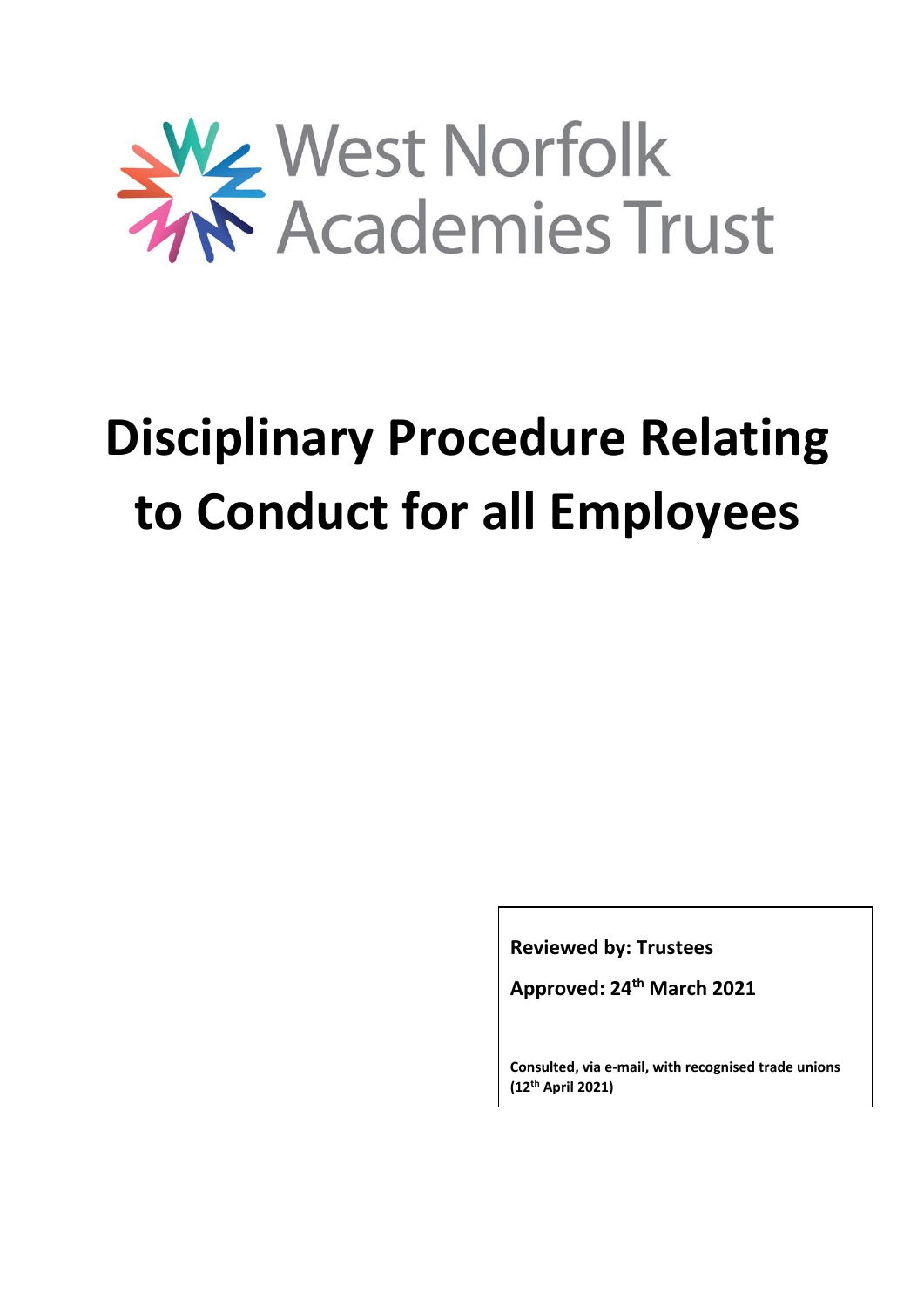#### **Contents**

| <b>Contents</b>                              | Page           |
|----------------------------------------------|----------------|
| 1. Terms of Reference                        | $\mathbf{1}$   |
| <b>Introduction</b><br>2.                    | $\mathbf{1}$   |
| 3. Equality and Diversity                    | $\overline{2}$ |
| <b>PART A - Informal Procedure</b>           |                |
| <b>4. Informal Action</b>                    | 2              |
| <b>PART B - Formal Procedure</b>             |                |
| 5. Investigation                             | 2              |
| <b>6. Disciplinary Hearing</b>               | 3              |
| 7. Formal Disciplinary Action                | 4              |
| 8. Gross Misconduct                          | $\overline{a}$ |
| 9. Suspension                                | 5              |
| 10. Right of Appeal                          | 6              |
| 11. Variation in Disciplinary Action         | 6              |
| 12. Trade Union Representative               | 6              |
| 13. Confidentiality                          | 6              |
| <b>PART C - Disciplinary Rules</b>           |                |
| 14. Disciplinary Rules                       | 7              |
| 15. Examples of Gross Misconduct             | $\overline{7}$ |
| 16. Examples of Misconduct                   | 9              |
| <b>PART D - Referrals to External Bodies</b> |                |
| 17. Referrals to External Bodies             | 9              |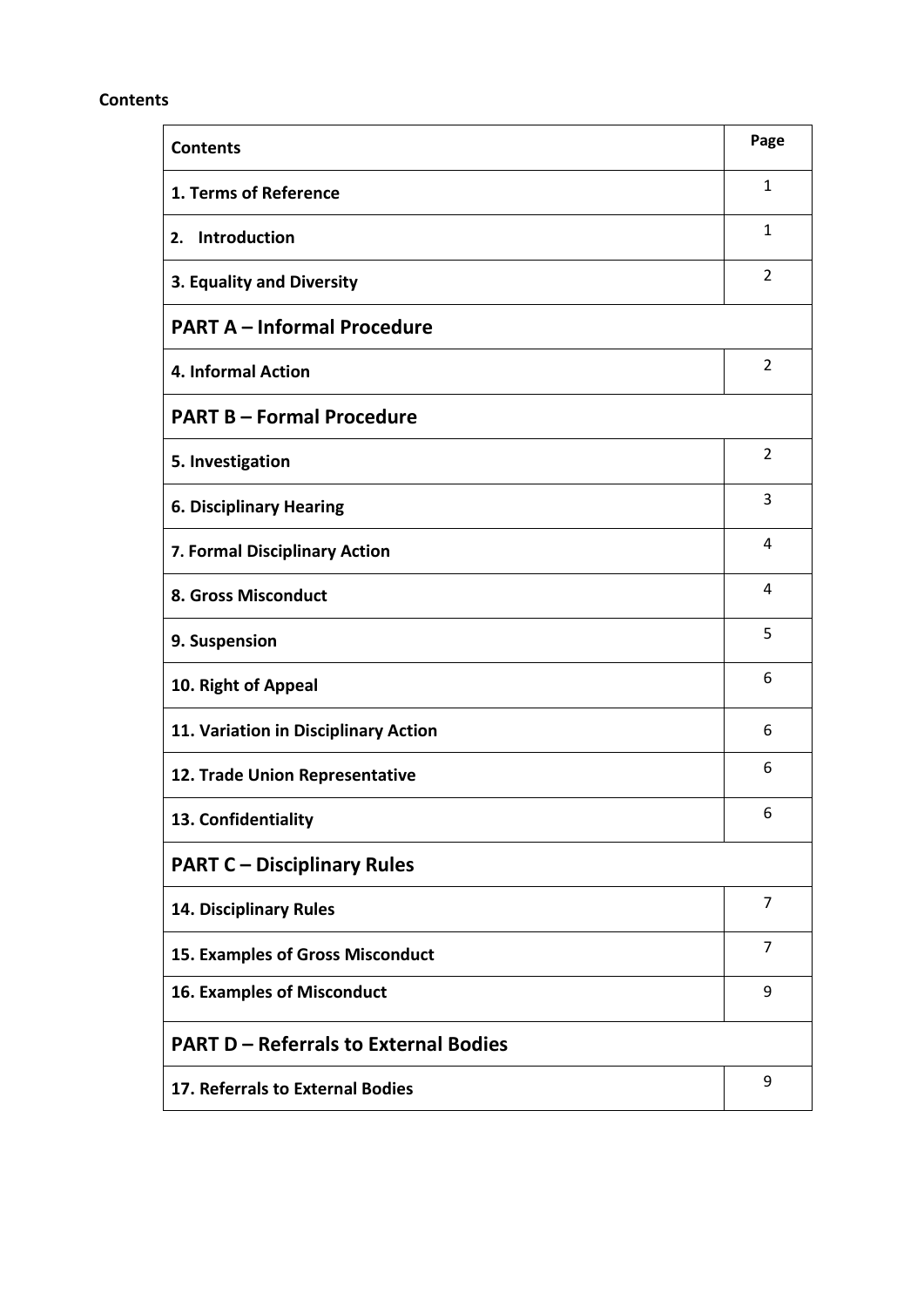## **1. Terms of Reference**

**1.1** This policy applies to all employees of the West Norfolk Academies Trust.

#### **1.2** Definitions:

- "Executive Headteacher" also refers to any other title used to identify the Executive Headteacher, where appropriate, or other senior manager delegated to deal with the matter by the Executive Headteacher.
- "Headteacher/Senior Manager" refers, where appropriate, to any other title used to identify the Headteacher/Senior Manager. The Headteacher/Senior Manager may only make a decision on matters of misconduct, unless expressly delegated to hear a case of potential gross misconduct by the Executive Headteacher.
- "Line Manager" refers to the person delegated to manage the employee. This may be a Senior Manager, other than the direct Line Manager.
- "Employee" refers to any employee, teaching and support, employed to work at the School.
- "Investigating Officer" refers to a senior manager or an external person appointed by the Headteacher or Executive Headteacher.
- "Companion" refers to a person chosen by the employee to accompany them at a formal meeting, who shall be a trade union representative or a workplace colleague. A companion is entitled to speak to the employee during any meeting, and confer privately, but may not answer questions on the employee's behalf.
- "WNAT" or "Trust" refers to the West Norfolk Academies Trust.
- The Executive Headteacher may deal with a case where the Headteacher considers that they must act in the role of the senior manager. In this event, substitute 'Executive Headteacher' with 'Headteacher' throughout the procedure.
- "Trustees' Disciplinary Committee" may be convened to deal with a case where the Executive Headteacher considers that they must act in the role of the senior manager. In this event, substitute 'Executive Headteacher' with 'Trustees' Disciplinary Committee' throughout the procedure.
- "Trustees Appeal Committee" may be convened to hear an appeal against a written warning or dismissal. This will consist of three Trustees, including the Executive Headteacher, if they have not been involved in the disciplinary case being appealed.

#### **2. Introduction**

- **2.1** This Disciplinary Procedure is designed to help and encourage all employees to achieve and maintain standards of conduct. The aim is to ensure consistent and fair treatment for all in the organisation.
- **2.2** Examples of the type of conduct that are considered to be misconduct or gross misconduct, which could lead to action under this Disciplinary Procedure, are set out in the Disciplinary Rules (Part C of this procedure) which apply to all employees.
- **2.3** This procedure is non-contractual and for guidance only. This procedure applies to all employees. It does not apply to agency workers or contractors.
- **2.4** This procedure may be implemented at any stage, as set out below, taking into account the alleged misconduct of an employee. Employees will not normally be dismissed for a first act of misconduct unless it is decided that it amounts to gross misconduct, or the probationary period is not complete.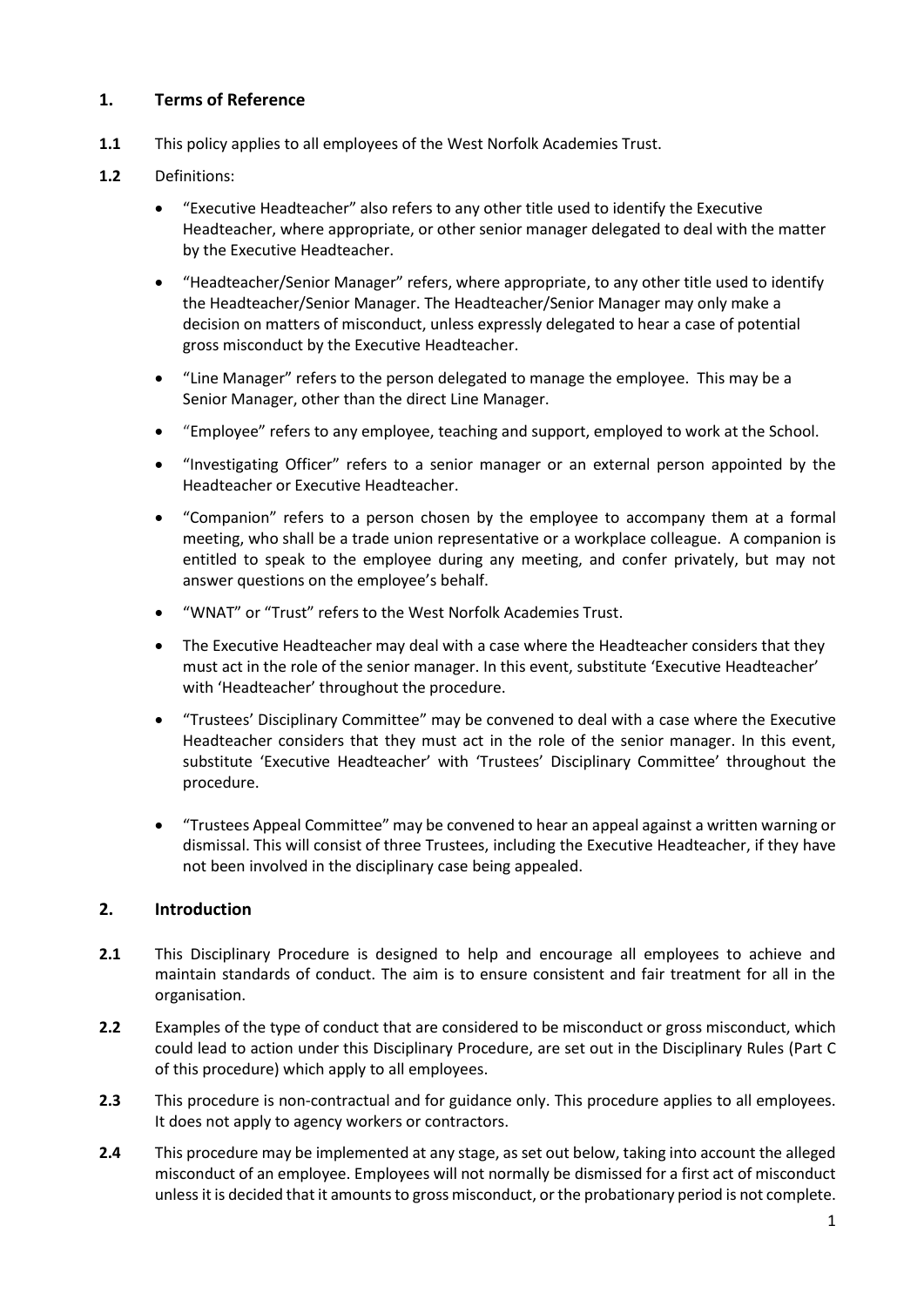**2.5** In cases against the Executive Headteacher, the Chair of Trustees or a Committee of Trustees has the power to discipline or dismiss the Executive Headteacher in accordance with the procedure set out below.

## **3. Equality and Diversity**

**3.1** The procedure will be operated in accordance with the Trust's Equality Duty Statement and Objectives. The Trust is committed to developing, maintaining and supporting a culture of equality and diversity in employment. The impact of the procedure will be monitored in accordance with the Equality Act 2010.

# **PART A – Informal Procedure**

## **4. Informal Action**

- **4.1** Managers should seek to resolve minor misconduct informally and as soon as it occurs. Following an informal, fact-finding investigation, informal management advice may be given to the employee by a senior manager or a line manager. Action will be taken under the formal procedure set out in Part B below if the matter is not resolved or, there is repeated minor misconduct or, where informal action is not appropriate, for example because of the seriousness of the allegation.
- **4.2** There is no appeal against informal management advice given, which will not form part of the employee's disciplinary record, but should be confirmed in a written letter and will be kept in the employee's personnel file.
- **4.3** The written letter will set out the misconduct, the improvement that is required and, if appropriate, how this will be reviewed and during what timeframe. The employee may make a written comment on the letter if they have any objection to the informal action taken.

## **Part B - Formal Procedure**

#### **5. Investigation**

- **5.1** Prior to any disciplinary action, allegations shall be promptly dealt with and carefully investigated, including obtaining statements from witnesses where appropriate. HR advice must be obtained from WNAT's HR provider, which will include advice as to how to conduct an investigation.
- **5.2** Employees may be required to attend a formal investigation interview. The investigating officer will write to the employee to inform them as soon as practicably possible, at least 5 working days in advance (please also refer to paragraph 5.3), setting out:
	- The date, time and place of the investigation meeting
	- The allegation/s and their possible consequences
	- The employee's right to be accompanied by their companion
- **5.3** The notice period for the investigation interview can be reduced where all parties agree to such a reduction.
- **5.4** At the investigation interview the employee against whom allegations are made shall have the right to be informed of the nature of the allegations and to respond if they so choose. The investigation interview will be postponed once to allow for a trade union representative to attend and best endeavours will be made to agree a mutually agreeable time, date and location.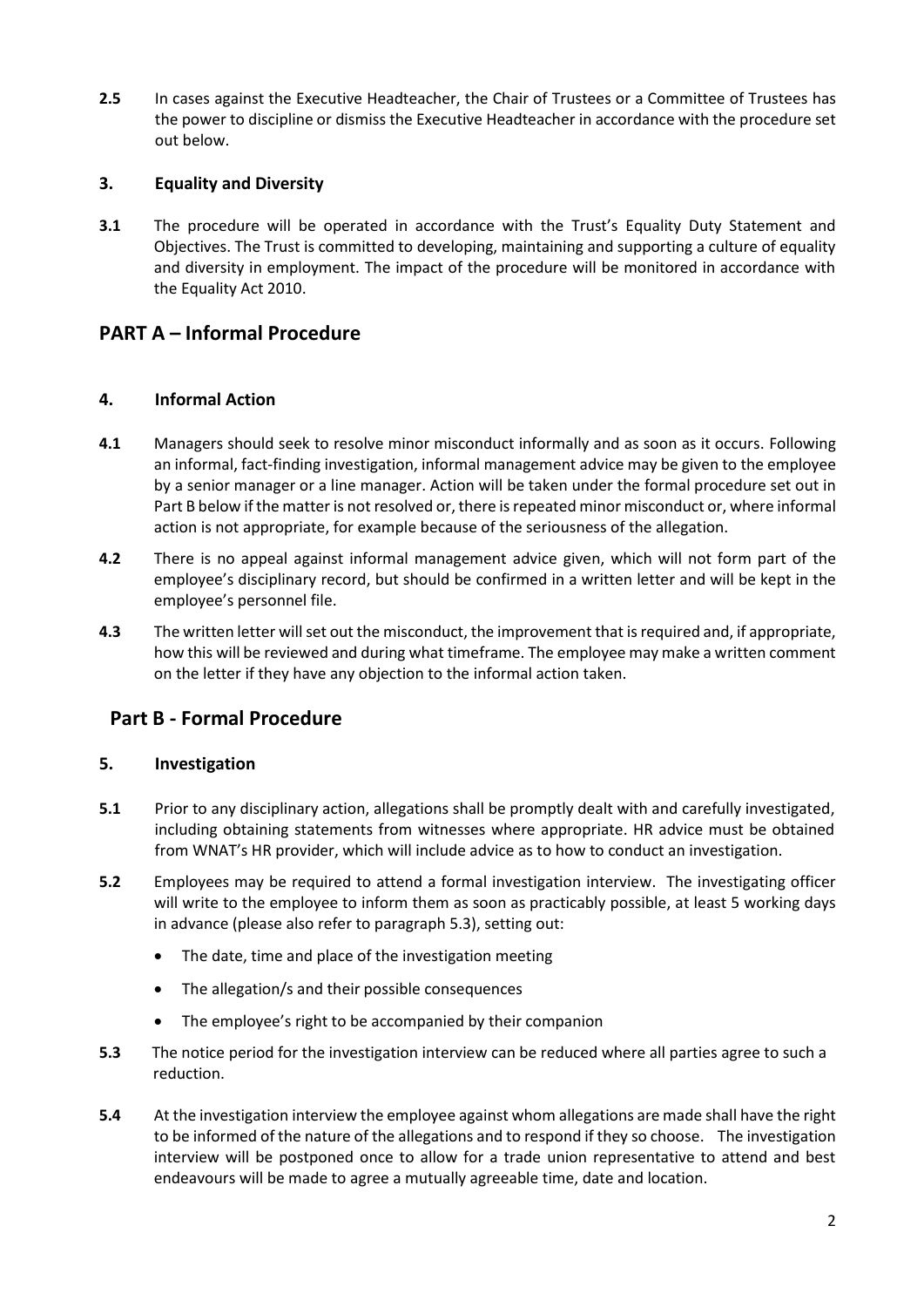- **5.5** Investigation shall, where possible, be undertaken by a senior manager other than the Headteacher in order that the Headteacher is subsequently able to consider matters under informal action or formal disciplinary procedures without prior involvement.
- **5.6** Where there may be potential for a criminal investigation the schools investigation must only involve limited fact finding so as not to undermine any future police or Local Authority Designated Officer (LADO) investigation.

## **6. Disciplinary Hearing**

- **6.1** If, following an appropriate investigation by the Investigating Officer, the Headteacher considers, based on the facts, that formal disciplinary action for misconduct is necessary, they will write to the employee to inform them as soon as practicably possible, at least 5 working days in advance, setting out:
	- The date, time and place of the disciplinary hearing
	- The allegation/s and their possible consequences
	- The employee's right to be accompanied by their companion
	- The titles of enclosed copies of any documents to be used as evidence
	- The names of any witnesses to be called by the Headteacher.
	- Their right to call witnesses on their behalf
	- The name and position of any HR adviser who may accompany the Investigating Officer at the hearing
	- The name and position of any HR adviser who will accompany the Headteacher at the hearing.
	- The name and position of any note taker
	- An extra copy of this notice, together with any enclosures, shall be provided for the employee's companion
- **6.2** In matters of gross misconduct the Executive Headteacher will take responsibility for the actions noted under section 6, unless the matter has been expressly delegated by the Executive Headteacher to a Headteacher/Senior Manager.
- **6.3** The employee must advise the Headteacher of the following, at least three working days in advance of the hearing of:
	- The name and designation of their companion
	- Provide any written documentation to be considered
	- The names of any witnesses at that they wish to call
	- Any special requirements (e.g. disability, language requirements)
- **6.4** At the disciplinary hearing, which will be chaired by the Headteacher, who will be supported by their HR Adviser, the employee (and their companion) will be given a reasonable opportunity to state their case, to question the Investigating Officer where possible and any witnesses and to call any witnesses and raise points about any information provided by witnesses.
- **6.5** Following the hearing, the Headteacher will consider the matter and confirm the decision in writing to the employee and their companion as soon as possible and usually within five working days of the hearing, to include: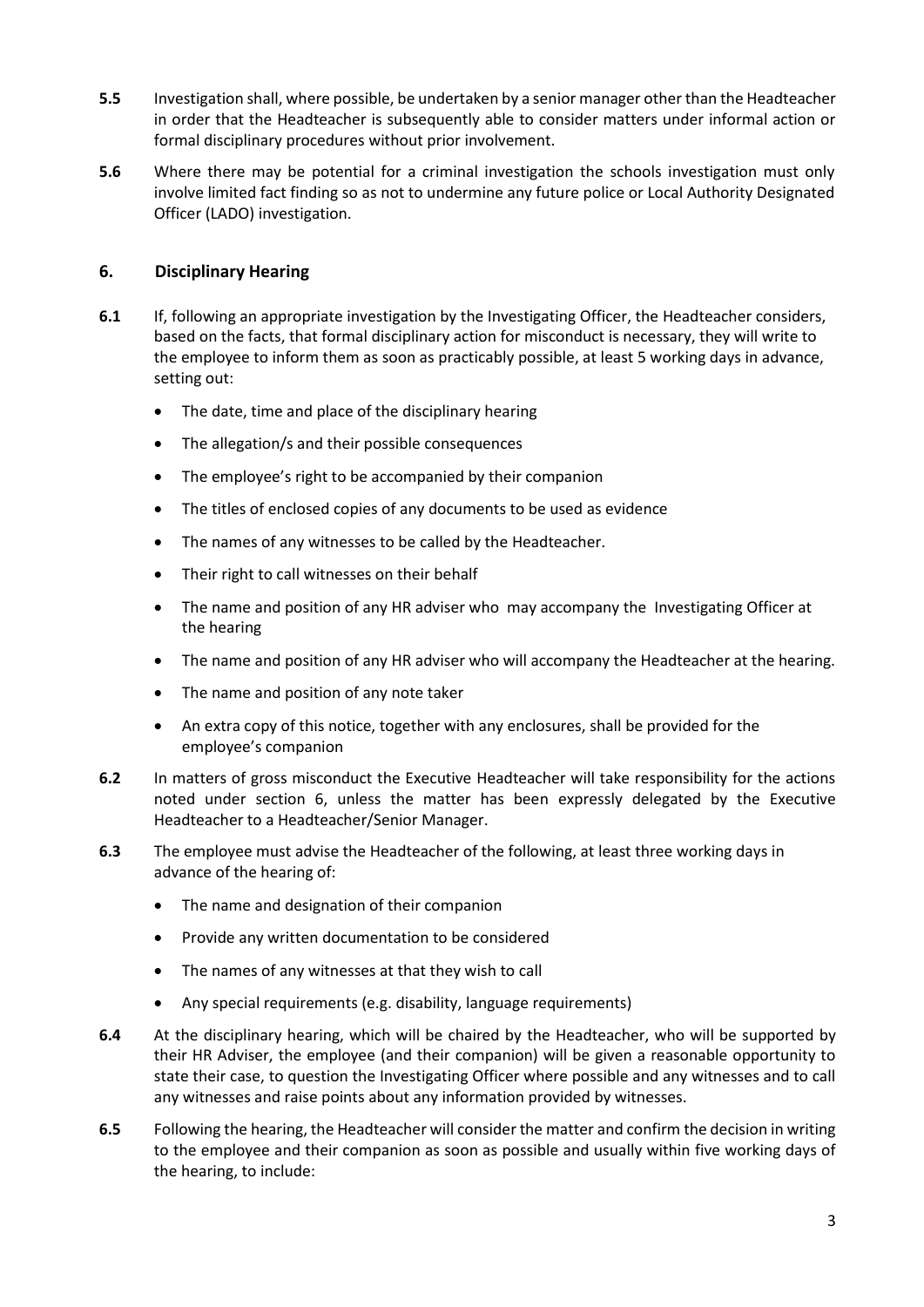- The sanction (if any) and the period this will remain current
- Their reasons for the decision
- The change in behaviour required (if relevant) and the likely consequences of further misconduct
- Right of appeal

## **7. Formal Disciplinary Action**

#### **First Written Warning**

**7.1** The Headteacher may give the employee a first written warning, which will include a statement that any further complaint of misconduct occurring within the next twelve months that is found justified after a disciplinary hearing, will lead to a final written warning unless there are mitigating circumstances. A first written warning will be held on the employee's personnel file for twelve months.

#### **Final Written Warning**

- **7.2** If a further complaint is made about the employee's conduct before the first written warning has expired, the same procedure (as in section 6 above) will be followed.
- **7.3** The Headteacher may give the employee a final written warning, which will include a statement that any further complaint of misconduct occurring within the next 12 months that is found justified after a disciplinary hearing, may lead to dismissal unless there are mitigating circumstances. A final written warning will be held on the employee's personnel file for twelve months.

#### **Dismissal**

- **7.4** If a further complaint is received before the final written warning has expired, the complaint will be referred to a disciplinary hearing. The Headteacher must make the Executive Headteacher aware of the matter. The Executive Headteacher may delegate the disciplinary hearing to the Headteacher, or may choose to chair the disciplinary hearing in the place of the Headteacher. This hearing will be held following the same procedure as in paragraph 6 above. The chair may be accompanied by an HR Adviser.
- **7.5** If the meeting chair decides the complaint is justified, they may decide to dismiss the employee. The meeting chair will state the decision, the reasons and inform the employee of their right to appeal. Where the Headteacher has led the disciplinary hearing, the employee will have a right to appeal to the Executive Headteacher. Where the Executive Headteacher has led the disciplinary hearing, the employee will have a right to appeal to the Trustees' Appeal Committee. The meeting chair will confirm the decision and right of appeal in writing to the employee and their companion as soon as possible and normally within five working days of the disciplinary hearing. The Headteacher will record the outcome of their considerations and the names of persons present at the hearing.

#### **8. Gross Misconduct**

- **8.1** If the complaint is considered so serious that it may amount to gross misconduct, justifying dismissal without previous warning and without notice (see Disciplinary Rules, Part C of this policy), the employee may be informed by the Headteacher, Executive Headteacher or the Chair of Trustees that they are suspended on full pay pending further investigation of the complaint.
- **8.2** If, following an investigation, the Investigating Officer considers that the facts of the case amount to a prima facie case of gross misconduct, the matter will be referred to the Headteacher.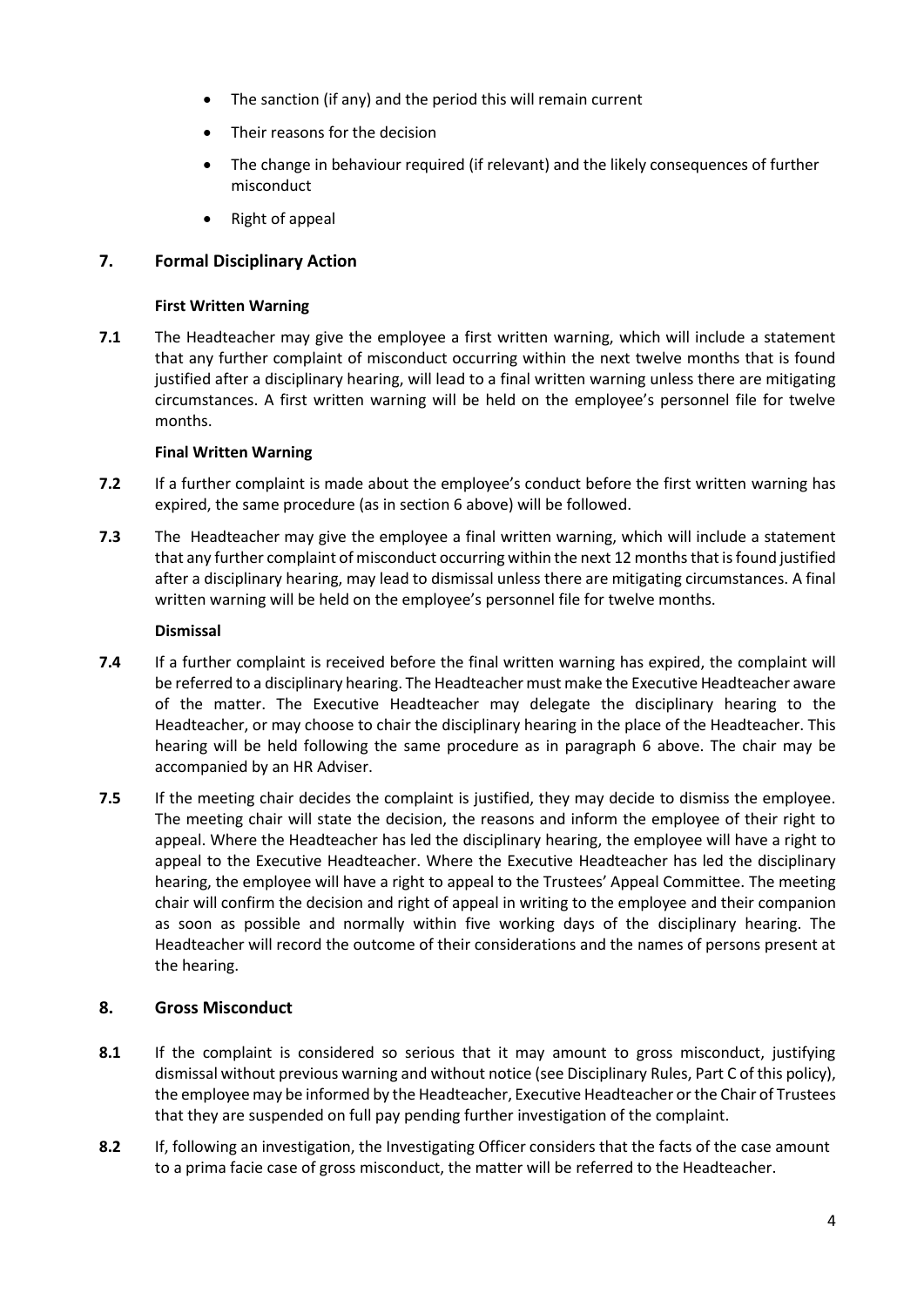- **8.3** Where 8.2 above, applies and the employee is at risk of dismissal, the Headteacher must make the Executive Headteacher aware of the matter. The Executive Headteacher may choose to chair any disciplinary hearing in the place of the Headteacher.
- **8.4** Following the same procedure as in paragraph 6 above, if on the conclusion of the disciplinary hearing the meeting chair considers the complaint constitutes gross misconduct, they may decide to dismiss the employee without notice, or pay in lieu of notice.
- **8.5** Where a suspension has taken place that suspension may only be lifted by the Executive Headteacher or the Chair of Trustees, acting on behalf of the Trustees.

#### **9. Suspension**

- **9.1** Suspension under the Trust's Disciplinary Procedure is not in itself a disciplinary penalty. Suspension is necessary when the employer feels unable to keep the employee at work during the investigation into the alleged breach of discipline either because of the seriousness of the allegation, or because the employee's presence at work may hinder the investigation. The Executive Headteacher makes the decision as to whether suspension is appropriate, having undertaken a suspension assessment and taken advice from the Trust's HR provider.
- **9.2** It is recognised that a period of suspension is a stressful experience for any employee and it is important that support is available e.g. Trade Union, independent counselling and an agreed contact at the school in order to minimise any sense of isolation.
- **9.3** During a period of suspension, the employee will receive their usual contractual pay and should not attend work, nor make contact with pupils, parents, governors or members of staff without the Headteacher's authority. The employee will be given an appropriate named contact during the period of suspension.
- **9.4** The employee should, when asked, return any school property with which they have been issued. In any event, school property must not be used during a period of suspension, unless previously agreed.
- **9.5** If the employee becomes unwell whilst suspended, they must follow the school's procedure for reporting sickness absences and report their illness to their nominated contact person at the school. If the employee is certified by their GP as being unfit for work, they will be paid in accordance with their sick pay entitlement for that period of certification. The employee must also send in their sick certificates to the school.
- **9.6** If the employee has pre-booked any leave during the period of suspension, and are therefore not at home and not contactable, it is extremely important that they inform the Headteacher of the duration of the holiday period. Likewise, if they are not at their normal address whilst suspended they must inform the Headteacher of the alternative address and, if appropriate, alternative telephone number.
- **9.7** If it is decided not to proceed to a disciplinary hearing, the suspension will be lifted. Any remaining concerns regarding the investigation will be addressed with the employee. Arrangements will then be made for the employee to return to work.

#### **10. Right of Appeal**

- **10.1** The employee has a right of appeal against a decision to issue a warning or to dismiss.
- **10.2** Where the Executive Headteacher has not been involved with the disciplinary hearing, they may hear an appeal against a written warning or dismissal. Where the Executive Headteacher has been involved then a "Trustees Appeal Committee" may be convened to hear an appeal against a written warning or dismissal.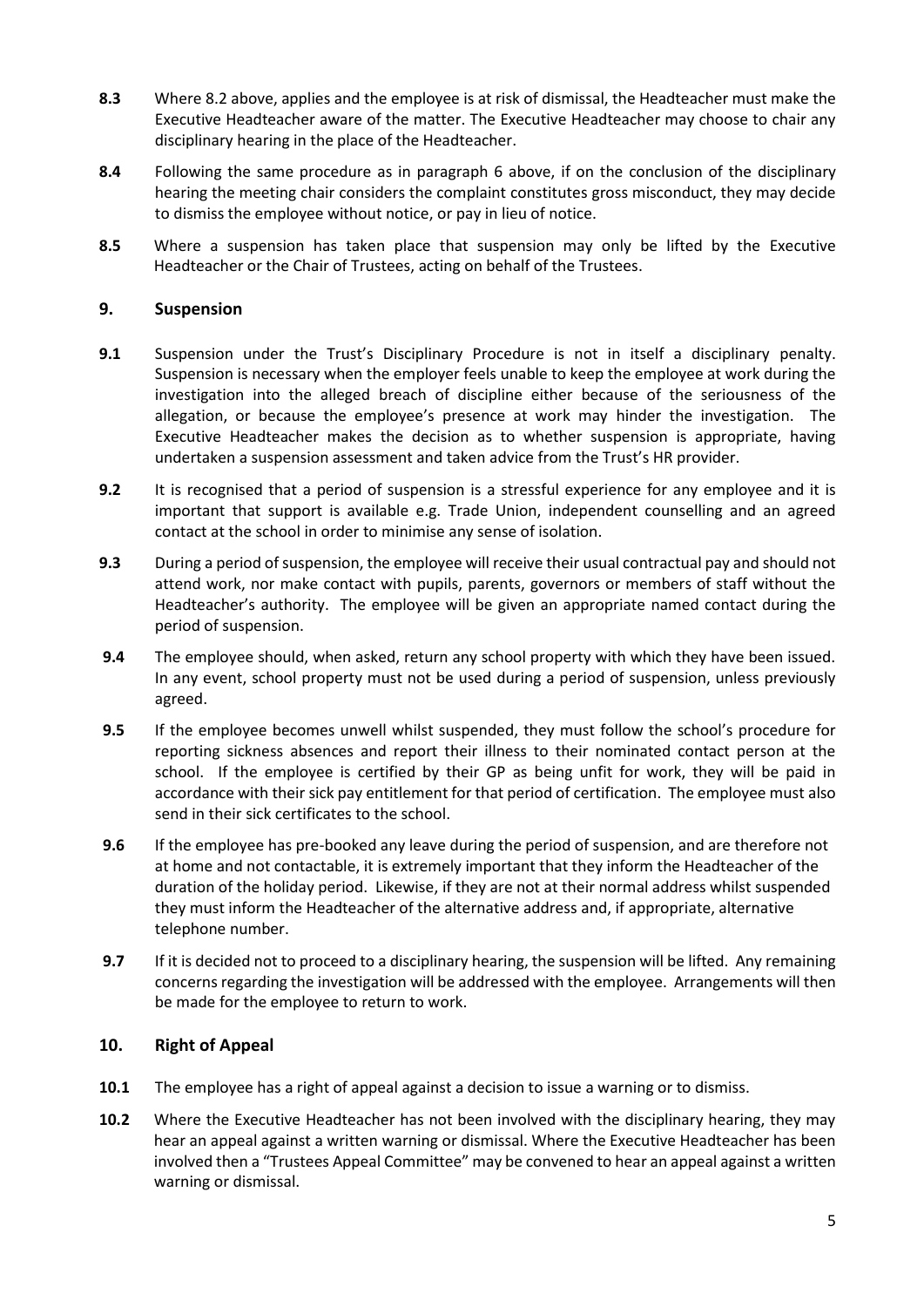- **10.3** Appeals against formal written warnings (see paragraph 7.1 and 7.2) , or dismissal should be made in writing to the Executive Headteacher or Clerk to the Trustees as appropriate (see 10.2 above), stating the grounds for appeal in full, within 5 working days of the date of the written decision.
- **10.4** An appeal against a written warning (see paragraph 7.1 to 7.3) will be heard by the Executive Headteacher**.** Where the Executive Headteacher has been involved then a "Trustees Appeal Committee" will be convened to hear the appeal. An HR adviser may be present to support the person/s hearing the appeal. The person/s hearing the appeal may confirm the written warning, reduce a final written warning to a first written warning, or cancel the written warning.
- **10.5** An appeal against dismissal (see paragraph 7.4 to 7.5) will be to either the Executive Headteacher or the Trustees Appeal Committee (section 10.2). Any person/s hearing an appeal shall not have had any previous involvement in the case. An HR adviser may be present to support the person/s hearing the appeal.
- **10.6** All appeal hearings will be held as soon as possible and, in normal circumstances, within 10 working days after receipt of the appeal. The Clerk to Trustees will usually undertake administrative arrangements for any required hearing or meeting. The outcome will be confirmed in writing as soon as possible and usually within five working days of the hearing. There will be no further right of appeal.

## **11. Variation in Disciplinary Action**

- **11.1** If appropriate, the Headteacher may decide to take informal action (see Part A) instead of giving a first written warning.
- **11.2** The Headteacher may decide the misconduct is so serious that it justifies a final written warning, without any previous written warning having been given.
- **11.3** Rather than dismiss, the Executive Headteacher may decide to issue no sanction or a lesser sanction.
- **11.4** In determining an appropriate sanction, consideration may be given to a change to role/duties, which may impact on remuneration.
- **11.5** Where the Executive Headteacher or Trustee's Appeal Committee (as relevant) overturns a decision to dismiss or to issue a written warning, they may substitute a lesser sanction. There is no right of appeal against such a decision.
- **11.6** In the event that the Executive Headteacher or Trustee's Appeal Committee (as relevant) decides not to uphold the decision to dismiss, the employee will be reinstated without loss of pay.

#### **12. Trade Union Representative**

**12.1** Where disciplinary action is being considered against an employee who is a trade union representative, the normal disciplinary procedure should be followed. Depending on the circumstances, however, it is advisable to discuss the matter at an early stage with an official employed by the union, after obtaining the employee's agreement.

#### **13. Confidentiality**

**13.1** All employees subject to disciplinary investigations or proceedings must treat as confidential any information communicated to them in connection with an investigation or disciplinary matter.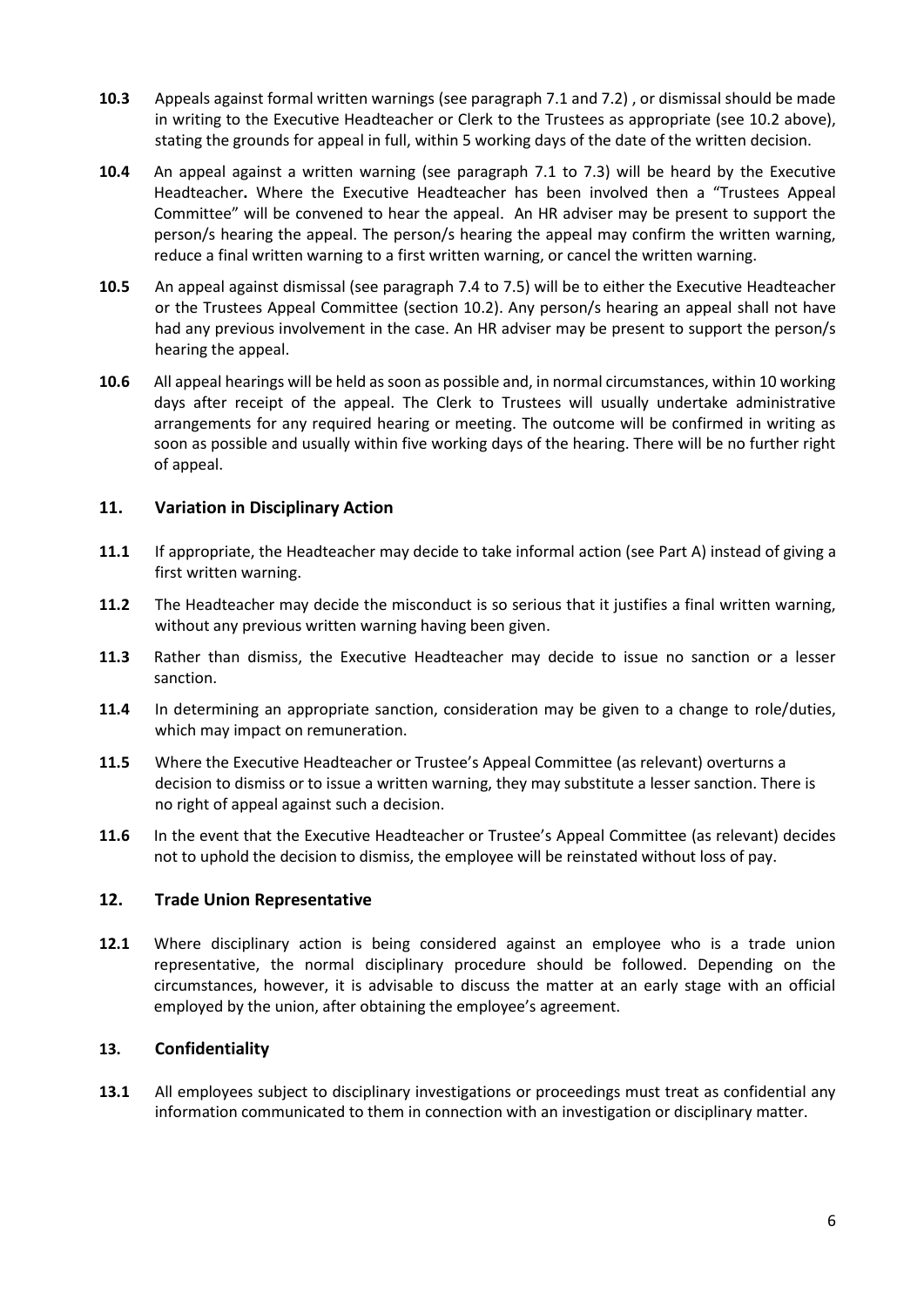# **PART C – Disciplinary Rules**

#### **14. Disciplinary Rules**

**14.1** These disciplinary rules are intended to give examples of the type of conduct that is considered to be misconduct or gross misconduct, and which could lead to action under this disciplinary procedure. The below examples are a non-exhaustive list, and are designed to support the Trust's Code of Conduct, which sets out the expected behaviours of adults associated with the Trust, and is available on the Trust's website.

#### **15. Examples of Gross Misconduct**

- **15.1** Gross misconduct is a serious breach of contract. It includes misconduct that is likely to bring the Trust, or its schools, into disrepute, or otherwise harm WNAT's reputation, or irreparably damage the working relationship between WNAT and its employee/s, resulting in a loss of trust and confidence in the relationship between the employee/s and the Trust. Employees suspected of committing an act of gross misconduct, may be suspended with full pay, pending investigation (Section 9). Gross misconduct will be dealt with under this disciplinary procedure and will normally lead to dismissal without notice or pay in lieu of notice (summary dismissal). The following are examples of matters that are normally regarded as gross misconduct. This list is intended as a guide and is not exhaustive:
	- Behaviour that has or may have harmed a child or student, or, behaviour towards a child, children or student that indicates you would pose a risk of harm to children and/or students. Child/children relates to anyone under the age of 18. Student relates to any person receiving education from WNAT. For example:
		- o Sexual behaviour towards, or relations with, a student
		- o Physically harming a student
		- o Criminal offences related to or against a child
	- Criminal activities or offences, whether committed at work or not, that may affect WNAT's reputation or otherwise affects the employee's suitability and/or ability to continue in employment.
	- Sexual misconduct, whether at work or not and whether criminal or not.
	- Acts of physical or threatened violence, vandalism, bullying or behaviour which provokes violence.
	- Possession, use, supply or attempted supply of illegal drugs or any other inappropriate substances, whether illegal or not.
	- Being under the influence of alcohol or other substances that make you unfit to perform your duties during working time or illegal use of drugs at any time.
	- Deliberately accessing internet sites containing pornographic, offensive or obscene material on Trust equipment, or during working time.
	- Communicating offensive, obscene or unauthorised sexually explicit material whether verbally, written, in electronic communication, or by social media.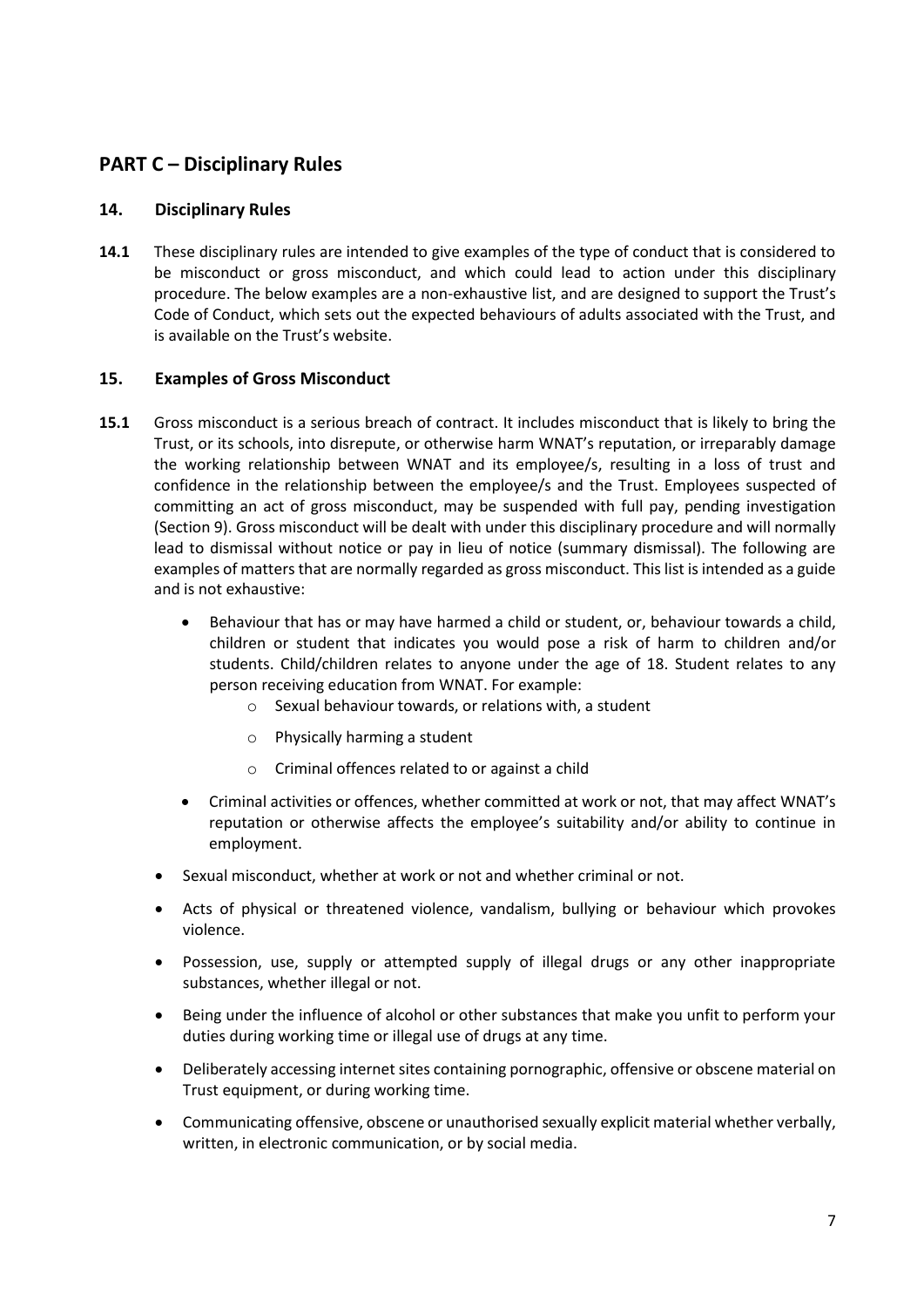- Serious negligence, serious neglect of duties or a serious or deliberate breach of the employee's conditions of employment, operating procedures, public examination rules, DfE statutory requirements, statutory rules affecting your work or, Health and Safety rules, for example:
	- o Failure to comply with the Prevent Duty;
	- o Failure to report safeguarding concerns;
	- o Failure to exercise proper control or supervision of pupils;
	- o Disclosure of restricted public examination material or content;
	- o Falsifying sickness absence;
	- o Taking leave when permission has been denied;
	- o Intentionally ignoring handling instructions/responsibilities/safety regulations to include those in relation to chemicals, machinery, equipment or food.
- A serious breach of the Trust's Code of Conduct.
- A serious act of insubordination.
- Dishonesty associated with place of work or job being undertaken, for example:
	- o Theft, or unauthorised removal, or misuse of property.
	- $\circ$  Fraud, forgery or other dishonesty, including fabrication of expense claims, time sheets, qualifications, application forms, public examination forms and any other forms or records in use, falsification of any information given on the employee's application form for a post, fabrication of entitlement to work (including immigration status) in order to gain employment or other benefits or falsification of registration of pupils.
	- $\circ$  Demanding or accepting monies or other considerations as a bribe for the use of Trust property or provision of Trust service/s.
	- o Failure to disclose criminal convictions, cautions, bindover orders reprimands or warnings (except those which are 'protected' under the Rehabilitation of Offenders Act 1974 (Exceptions) Order 1975 (as amended from time to time) or, failure to disclose during the course of your employment an arrest or summons for an offence, a conviction, a bindover order, a reprimand or a warning given by a police force.
	- o Undertaking unauthorised paid or unpaid employment during working hours, including during periods of sickness absence.
	- Unauthorised use, or disclosure of, confidential information (or information which is of a confidential nature) or failure to ensure that such information in an employee's possession is kept secure.
	- Making statements that are, or could be, damaging, slanderous or libellous whether verbally, written, in electronic communication or by social media. This includes statements that could be harmful to a pupil, an employee or other worker, a governor, a Trustee, a member of the public, or to WNAT's reputation.
	- Unlawful harassment, discrimination or victimisation against a pupil, an employee or other worker, a governor, or a member of the public. This includes victimising a person who has raised concerns, made a complaint, given evidence or information under Trust policies, e.g. grievance procedure, disciplinary procedure or otherwise.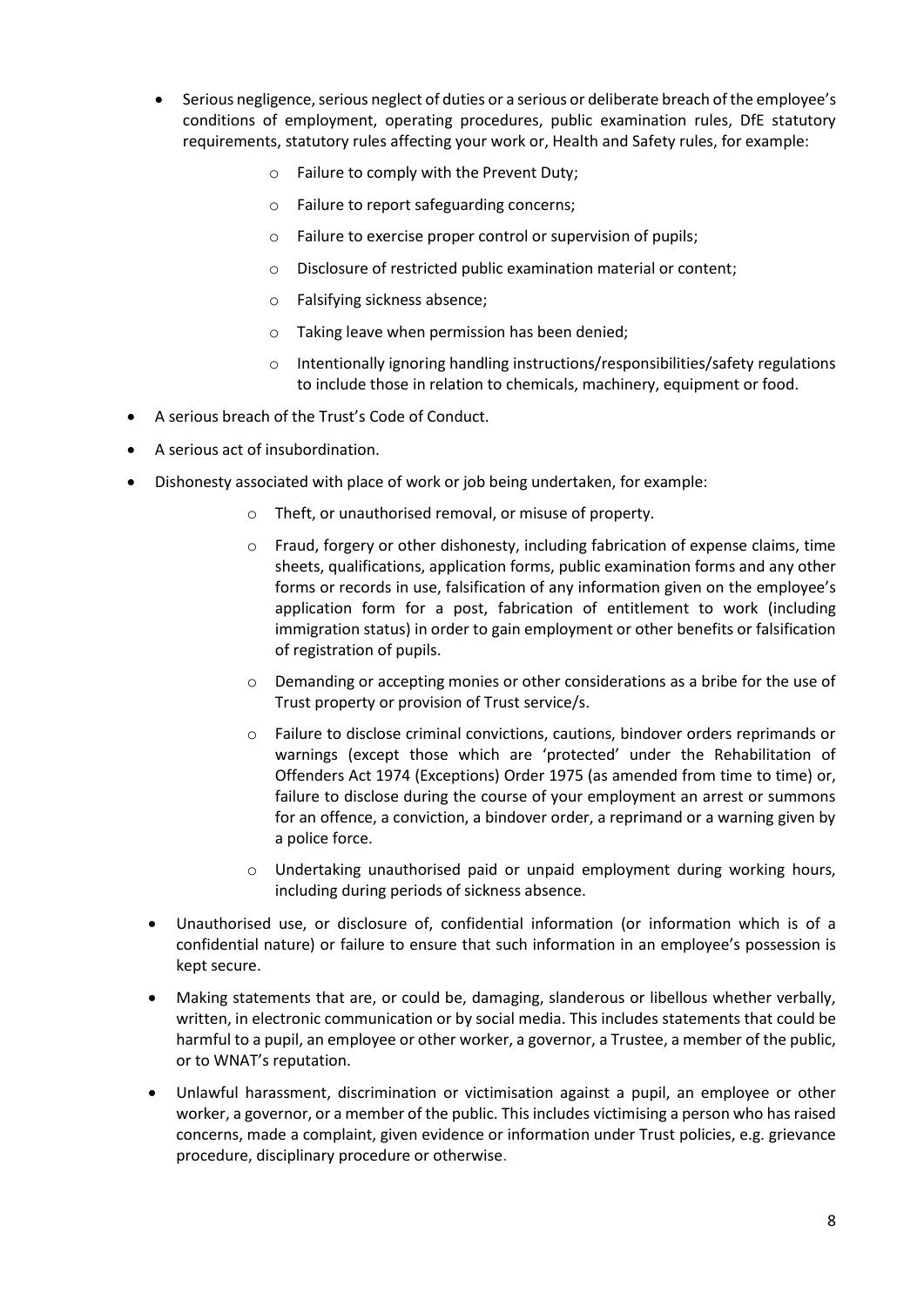- Making a disclosure of false or misleading information under WNAT's Whistleblowing policy maliciously, for personal gain, or otherwise in bad faith against a person or, making untrue allegations in bad faith against a person.
- Bringing WNAT into serious disrepute.

## **16. Examples of Misconduct**

- **16.1** The following are examples of matters that will normally be regarded as misconduct and will be dealt with under the Trust's disciplinary procedure. This list is intended as a guide and is not exhaustive.
	- Absenteeism and lateness, for example:
		- $\circ$  Unauthorised absence, including the employee leaving their job during working hours without permission, or sufficient cause for absence
		- o Frequent failure to attend work punctually
		- o Failure to comply with our sickness absence reporting procedure
	- Neglect of duty, for example:
		- o Failure to adopt safe working practices/use protective equipment where required by law or management
		- o Damage to, or unauthorised use of, Trust property or contractor's property
		- o Insubordination
	- Obscene language or other offensive behaviour.
	- Undertaking additional employment outside normal working hours without authorisation.
	- Breaches of Trust policies.
	- Breaches of the employee's contract.

# **PART D – Referrals to External Bodies**

## **17. Referrals to External Bodies**

- **17.1** At any point during a disciplinary procedure, where it is considered necessary by the Headteacher, School Designated Safeguarding Lead (DSL) or Executive Headteacher, a referral regarding a disciplinary matter may be made to the Local Authority Designated Officer (LADO).
- **17.2** Where there has been an allegation against an employee in which it is alleged that the employee has:
	- o Behaved in a way that has harmed a child, or may have harmed a child
	- o Possibly committed a criminal offence against or related to a child
	- $\circ$  Behaved towards a child or children in a way which indicates they may pose a risk of harm to children (and therefore may be unsuitable to work with children)

a referral will be made to the LADO, and where a criminal activity is suspected the Trust or the LADO may refer the matter to the police.